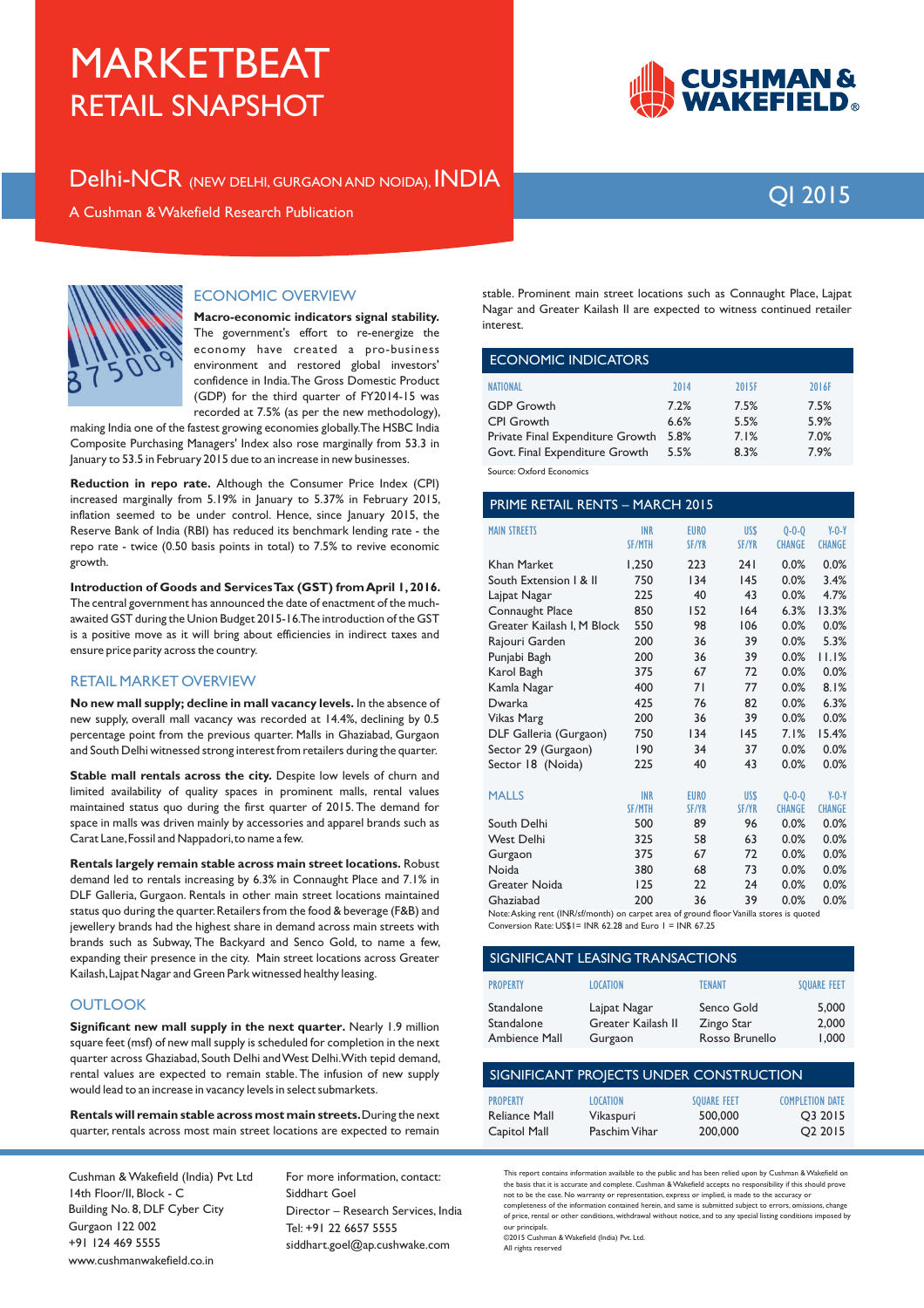### **MUMBAI. INDIA**

A Cushman & Wakefield Research Publication



#### **ECONOMIC OVERVIEW**

Macro-economic indicators signal stability. The government's effort to re-energize the economy have created a pro-business environment and restored global investors' confidence in India. The Gross Domestic Product (GDP) for the third quarter of FY2014-15 was recorded at 7.5% (as per the new methodology),

making India one of the fastest growing economies globally. The HSBC India Composite Purchasing Managers' Index also rose marginally from 53.3 in January to 53.5 in February 2015 due to an increase in new businesses.

Reduction in repo rate. Although the Consumer Price Index (CPI) increased marginally from 5.19% in January to 5.37% in February 2015, inflation seemed to be under control. Hence, since January 2015, the Reserve Bank of India (RBI) has reduced its benchmark lending rate - the repo rate - twice (0.50 basis points in total) to 7.5% to revive economic growth.

Introduction of Goods and Services Tax (GST) from April 1.2016. The central government has announced the date of enactment of the muchawaited GST during the Union Budget 2015-16. The introduction of the GST is a positive move as it will bring about efficiencies in indirect taxes and ensure price parity across the country.

#### **RETAIL MARKET OVERVIEW**

Mall vacancies increase in Mumbai. Overall mall vacancy for the city increased by 1.0 percentage point to 17.0% at the end of the first quarter of 2015 due to a few exits in malls located in Thane and Malad.

Mall rentals increase in Lower Parel, Goregaon and Vashi. Low availabilities and high demand for space has resulted in mall rentals appreciating in the range of 7-9% in Goregaon, Lower Parel, and Vashi during the quarter. Demand for space in these locations was primarily from food & beverage (F&B), lifestyle and apparel brands. Rentals at all other mall locations remained stable during the quarter. Select malls in Goregaon and Lower Parel are increasingly rejigging tenant locations and replacing brands to maintain their distinctiveness among competitors.

Stable rentals across most main streets. With stable demand, rentals remained unchanged across most major main streets during the quarter. However, high demand from F&B and apparel brands and limited availabilities has resulted in rentals at Vashi increasing 15% during the quarter

#### **OUTLOOK**

Mall rentals could increase in quality malls. High demand for space from F&B and apparel brands coupled with limited availability could lead to mall rentals appreciating in Lower Parel and Goregaon. Enquiries for quality space remain high, especially from foreign apparel brands like H&M, Gap and Massimo Dutti, who are looking to open their first stores in the city.

Healthy demand for select main streets may lead to rental appreciation. High level of enquiries for prime main streets of Borivali LT

Cushman & Wakefield (India) Pvt Ltd Ist Floor, Mafatlal House Padma Bhushan, HT Parekh Marg Churchgate, Mumbai 400 020 +91 22 6657 5555 www.cushmanwakefield.co.in

For more information, contact: Siddhart Goel Director - Research Services, India Tel: +91 22 6657 5555 siddhart.goel@ap.cushwake.com



## OI 2015

Road and Lokhandwala-Andheri may result in higher rentals at these locations. With healthy enquiry levels from foreign F&B and apparel brands, transaction activity in main streets is likely to increase in the coming quarter.

#### **ECONOMIC INDICATORS**

| <b>NATIONAL</b>                    | 2014 | 2015F | 2016F |
|------------------------------------|------|-------|-------|
| <b>GDP Growth</b>                  | 7.2% | 7.5%  | 7.5%  |
| <b>CPI Growth</b>                  | 6.6% | 5.5%  | 5.9%  |
| Private Final Expenditure Growth   | 5.8% | 7.1%  | 7.0%  |
| Govt. Final Expenditure Growth     | 5.5% | 8.3%  | 7.9%  |
| $\sim$ $\sim$ $\sim$ $\sim$ $\sim$ |      |       |       |

#### PRIME RETAIL RENTS - MARCH 2015

| <b>MAIN STREETS</b>         | <b>INR</b><br><b>SF/MTH</b> | <b>EURO</b><br>SF/YR | US\$<br><b>SF/YR</b> | $0 - 0 - 0$<br><b>CHANGE</b> | $Y-0-Y$<br><b>CHANGE</b> |
|-----------------------------|-----------------------------|----------------------|----------------------|------------------------------|--------------------------|
| Linking Road                | 750                         | 134                  | 145                  | 0.0%                         | 0.0%                     |
| Kemps Corner / Breach Candy | 400                         | 71                   | 77                   |                              | $0.0\% -11.1\%$          |
| Colaba Causeway             | 650                         | 116                  | 125                  | 0.0%                         | $-7.1%$                  |
| Fort Fountain               | 350                         | 62                   | 67                   | 0.0%                         | $-6.7%$                  |
| Lokhandwala-Andheri         | 350                         | 62                   | 67                   | 0.0%                         | 0.0%                     |
| Borivali LT Road            | 370                         | 66                   | 71                   | 0.0%                         | 0.0%                     |
| Chembur                     | 350                         | 62                   | 67                   | 0.0%                         | 9.4%                     |
| Vashi                       | 350                         | 62                   | 67                   | 14.8%                        | 25.0%                    |
| Thane                       | 250                         | 45                   | 48                   | 0.0%                         | 0.0%                     |
| <b>MALLS</b>                | <b>INR</b>                  | <b>EURO</b>          | <b>USS</b>           | $0 - 0 - 0$                  | $Y-0-Y$                  |
|                             | <b>SF/MTH</b>               | <b>SF/YR</b>         | <b>SF/YR</b>         | <b>CHANGE</b>                | <b>CHANGE</b>            |
| Lower Parel                 | 650                         | 116                  | 125                  | 8.3%                         | 8.3%                     |
| Link Road (Andheri W)       | 400                         | 71                   | 77                   | 0.0%                         | 0.0%                     |
| Malad                       | 460                         | 82                   | 89                   | 0.0%                         | 0.0%                     |
| Goregaon                    | 375                         | 67                   | 72                   | 7.1%                         | 25.0%                    |
| Kandivali*                  | 220                         | 39                   | 42                   | <b>NA</b>                    | <b>NA</b>                |
| Kurla*                      | 200                         | 36                   | 39                   | <b>NA</b>                    | <b>NA</b>                |
| Ghatkopar                   | 300                         | 54                   | 58                   | 0.0%                         | $-9.1%$                  |
| Bhandup-Mulund              | 175                         | 31                   | 34                   |                              | $0.0\% - 12.5\%$         |
| Vashi                       | 350                         | 62                   | 67                   | 9.4%                         | 16.7%                    |
| Thane                       | 285                         | 51                   | 55                   | 0 በ%                         | <u>በ በ% </u>             |

Note: Asking rent (INR/sf/month) on carpet area of ground floor Vanilla stores is quoted Conversion Rate: US\$1= INR 62.28 and Euro 1 = INR 67.25

\*Newly Added in 2015

| SIGNIFICANT LEASING TRANSACTIONS |                 |                                     |                    |  |
|----------------------------------|-----------------|-------------------------------------|--------------------|--|
| <b>PROPERTY</b>                  | <b>LOCATION</b> | <b>TENANT</b>                       | <b>SOUARE FEET</b> |  |
| Korum Mall<br>Standalone         | Thane<br>Khar   | <b>Burger King</b><br>Rado Boutique | 2.000<br>905       |  |

| SIGNIFICANT PROJECTS UNDER CONSTRUCTION |                      |                      |                                            |  |  |
|-----------------------------------------|----------------------|----------------------|--------------------------------------------|--|--|
| <b>PROPERTY</b>                         | <b>LOCATION</b>      | <b>SOUARE FEET</b>   | <b>COMPLETION DATE</b>                     |  |  |
| Lodha Mall<br><b>Grand Central</b>      | Dombivli<br>Seawoods | 500,000<br>1.100.000 | O <sub>4</sub> 2015<br>O <sub>2</sub> 2016 |  |  |

.<br>This report contains information available to the public and has been relied upon by Cushman & Wakefield on the basis that it is accurate and complete. Cushman & Wakefield accepts no responsibility if this should prove not to be the case. No warranty or representation, express or implied, is made to the accuracy or completeness of the information contained berein and same is submitted subject to errors omissions change of price, rental or other conditions, withdrawal without notice, and to any special listing conditions imposed by our principals.

0ar procepsor.<br>©2015 Cushman & Wakefield (India) Pvt. Ltd. All rights reserved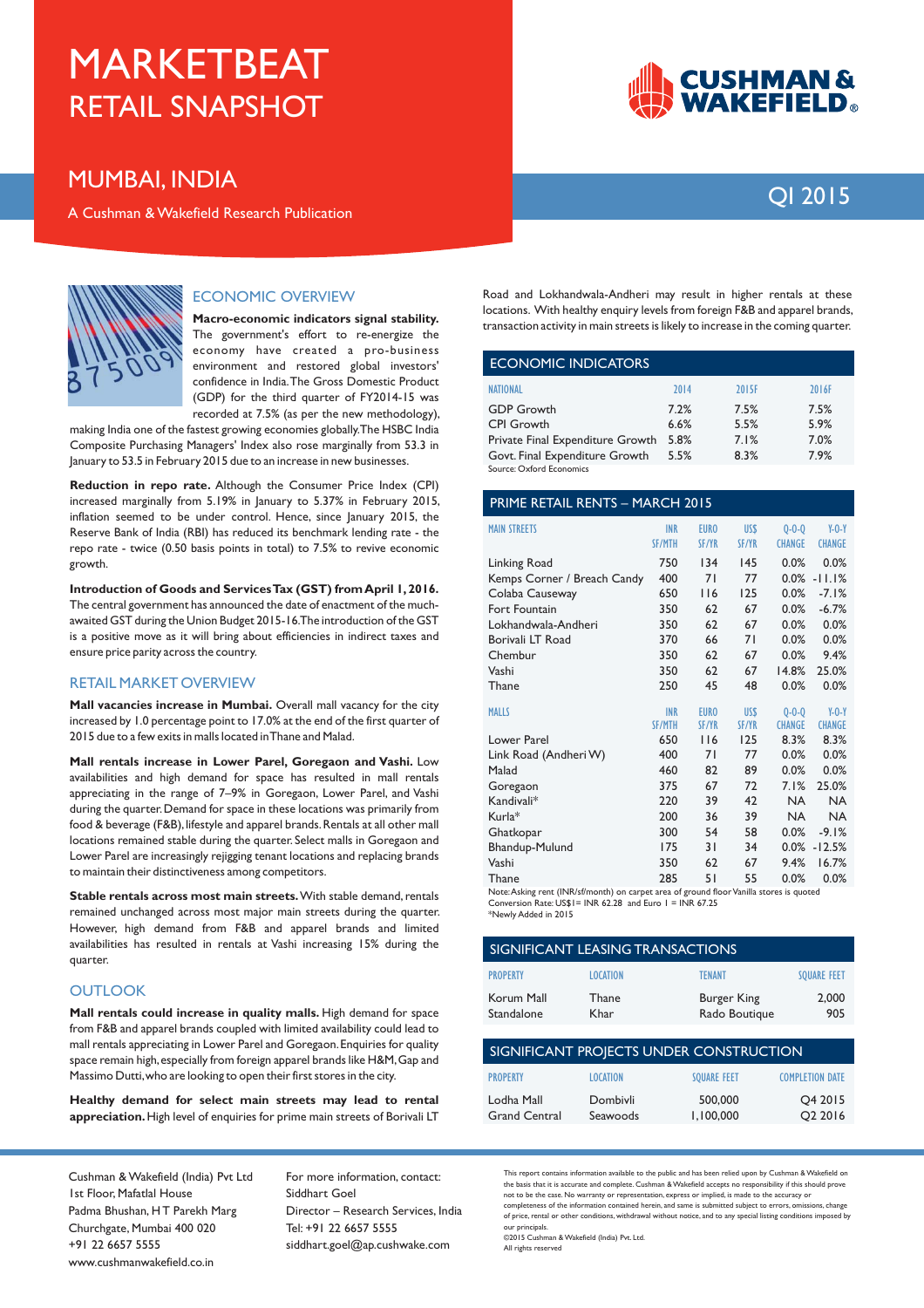### **BENGALURU, INDIA**

A Cushman & Wakefield Research Publication



#### **ECONOMIC OVERVIEW**

Macro-economic indicators signal stability. The government's effort to re-energize the economy have created a pro-business environment and restored global investors' confidence in India. The Gross Domestic Product (GDP) for the third quarter of FY2014-15 was recorded at 7.5% (as per the new methodology),

making India one of the fastest growing economies globally. The HSBC India Composite Purchasing Managers' Index also rose marginally from 53.3 in January to 53.5 in February 2015 due to an increase in new businesses.

Reduction in repo rate. Although the Consumer Price Index (CPI) increased marginally from 5.19% in January to 5.37% in February 2015, inflation seemed to be under control. Hence, since January 2015, the Reserve Bank of India (RBI) has reduced its benchmark lending rate - the repo rate - twice (0.50 basis points in total) to 7.5% to revive economic growth.

Introduction of Goods and Services Tax (GST) from April 1, 2016. The central government has announced the date of enactment of the muchawaited GST during the Union Budget 2015-16. The introduction of the GST is a positive move as it will bring about efficiencies in indirect taxes and ensure price parity across the country.

#### **RETAIL MARKET OVERVIEW**

Dip in overall vacancy. Due to sustained demand, the mall vacancy level for the city dropped by 0.6 percentage point to 8.8% in the first quarter of 2015.A new mall of 200,000 square feet (sf) became operational on Tumkur Road

Stable mall rentals. Mall rentals across various micro-markets have remained steady this quarter. Leasing, mainly by food and beverage (F&B) and apparels retailers, was noted in the malls.

Rental values hold steady in most main streets. Main street rentals remained largely steady across Bengaluru with a few exceptions such as Brigade Road and Koramangala 80 Feet Road. In Brigade Road, rentals dropped by 3.2% from the previous quarter due to exits by a few retailers. Further, driven by the presence of a captive target segment, main streets such as Indiranagar and Koramangala are gaining preference amongst retailers across all categories, and rentals at Koramangala 80 Feet Road witnessed a 4.3% quarter-on-quarter appreciation.

#### **OUTLOOK**

Mall rentals are anticipated to be stable. The demand-supply equilibrium is expected to maintain and keep the rentals stable across most malls. The malls in the Whitefield submarket may experience some flux due to simultaneous inflow and outflow of retailers.

Main street rentals are expected to hold steady. New BEL Road and Kamanahalli Main Road are continuing to experience increased enquiries from international brands. However, given the limited availability of space,

rentals are likely to increase in the coming quarters. Rentals across other main streets are expected to maintain status quo.

#### **ECONOMIC INDICATORS**

| <b>NATIONAL</b>                  | 2014 | 2015F | 2016F |
|----------------------------------|------|-------|-------|
| <b>GDP</b> Growth                | 7.2% | 7.5%  | 7.5%  |
| <b>CPI Growth</b>                | 6.6% | 5.5%  | 5.9%  |
| Private Final Expenditure Growth | 5.8% | 7.1%  | 7.0%  |
| Govt. Final Expenditure Growth   | 5.5% | 8.3%  | 7.9%  |
| Source: Oxford Economics         |      |       |       |

#### PRIME RETAIL RENTS - MARCH 2015

| <b>MAIN STREETS</b>             | <b>INR</b>    | <b>EURO</b>  | US\$            | $0 - 0 - 0$   | $Y-0-Y$          |  |
|---------------------------------|---------------|--------------|-----------------|---------------|------------------|--|
|                                 | <b>SF/MTH</b> | <b>SF/YR</b> | <b>SF/YR</b>    | <b>CHANGE</b> | <b>CHANGE</b>    |  |
|                                 |               |              |                 |               |                  |  |
| MG Road                         | 240           | 43           | 46              | 0.0%          | 0.0%             |  |
| Brigade Road                    | 300           | 54           | 60              | $-3.2%$       | $-9.1%$          |  |
| <b>Commercial Street</b>        | 300           | 54           | 58              | 0.0%          | 0.0%             |  |
| Indiranagar 100 Feet Road       | 190           | 34           | 37              | 0.0%          | $-5.0%$          |  |
| Jayanagar 4th Block, I Ith Main | 330           | 59           | 64              | 0.0%          | 0.0%             |  |
| Sampige Road, Malleswaram       | 120           | 21           | 23              | 0.0%          | 0.0%             |  |
| Koramangala 80 Feet Road        | 120           | 21           | 22              | 4.3%          | $-4.0%$          |  |
| Vittal Mallya Road              | 270           | 48           | 52              | 0.0%          | $-3.6%$          |  |
| New BEL Road                    | 145           | 26           | 28              | 0.0%          | 3.6%             |  |
| Marathahalli Junction           | 125           | 22           | 24              | 0.0%          | 0.0%             |  |
| Kamanahalli Main Road           | 130           | 23           | 25              | 0.0%          | 4.0%             |  |
| HSR Layout 27th Main            | 130           | 23           | 25              | 0.0%          | 18.2%            |  |
| <b>MALLS</b>                    | <b>INR</b>    | <b>EURO</b>  | US\$            | $0 - 0 - 0$   | $Y-0-Y$          |  |
|                                 | <b>SF/MTH</b> | <b>SF/YR</b> | <b>SF/YR</b>    | <b>CHANGE</b> | <b>CHANGE</b>    |  |
| Koramangala                     | 420           | 75           | 81              | 0.0%          | 0.0%             |  |
| Magrath Road                    | 375           | 67           | 72              | 0.0%          | 0.0%             |  |
| Cunningham Road                 | 90            | 16           | 17              |               | $0.0\% - 10.0\%$ |  |
| Mysore Road                     | 65            | 12           | $\overline{13}$ | 0.0%          | $-18.8%$         |  |
| Vittal Mallya Road              | 400           | 71           | 77              | 0.0%          | 0.0%             |  |
| Whitefield                      | 120           | 21           | 23              | 0.0%          | 0.0%             |  |
| Rajarajeshwarinagar             | 80            | 4            | 15              | 0.0%          | $-5.9%$          |  |
| Malleswaram                     | 280           | 50           | 54              | 0.0%          | 0.0%             |  |
| Bannerghatta Road               | 195           | 35           | 38              | 0.0%          | $-2.5%$          |  |

Note:Asking rent (INR/sf/month) on carpet area of ground floor Vanilla stores is quoted Conversion Rate: US\$1= INR 62.28 and Euro 1 = INR 67.25

| SIGNIFICANT LEASING TRANSACTIONS |                                   |                        |                    |  |  |
|----------------------------------|-----------------------------------|------------------------|--------------------|--|--|
| <b>PROPERTY</b>                  | <b>LOCATION</b>                   | <b>TENANT</b>          | <b>SOUARE FEET</b> |  |  |
| Standalone<br>Standalone         | <b>ISRO Layout</b><br>Indiranagar | Star Bazaar<br>Raymond | 5,800<br>4.500     |  |  |

| SIGNIFICANT PROJECTS UNDER CONSTRUCTION |                 |                    |                        |  |  |
|-----------------------------------------|-----------------|--------------------|------------------------|--|--|
| <b>PROPERTY</b>                         | <b>LOCATION</b> | <b>SOUARE FEET</b> | <b>COMPLETION DATE</b> |  |  |
| ETA Namma Mall                          | Binnypet        | 320,000            | O3 2015                |  |  |

Cushman & Wakefield (India) Pvt Ltd 4th Floor, Pine Valley Embassy Golf Links Business Park Intermediate Ring Road, Bengaluru 560 071 www.cushmanwakefield.co.in

For more information, contact: Siddhart Goel Director - Research Services, India Tel: +91 22 6657 5555 siddhart.goel@ap.cushwake.com

This report contains information available to the public and has been relied upon by Cushman & Wakefield on the basis that it is accurate and complete. Cushman & Wakefield accepts no responsibility if this should prove not to be the case. No warranty or representation, express or implied, is made to the accuracy or completeness of the information contained berein and same is submitted subject to errors omissions change of price, rental or other conditions, withdrawal without notice, and to any special listing conditions imposed by our principals.

0ar procepsor.<br>©2015 Cushman & Wakefield (India) Pvt. Ltd. All rights reserved

**CUSHMAN&<br>WAKEFIELD。** 

### OI 2015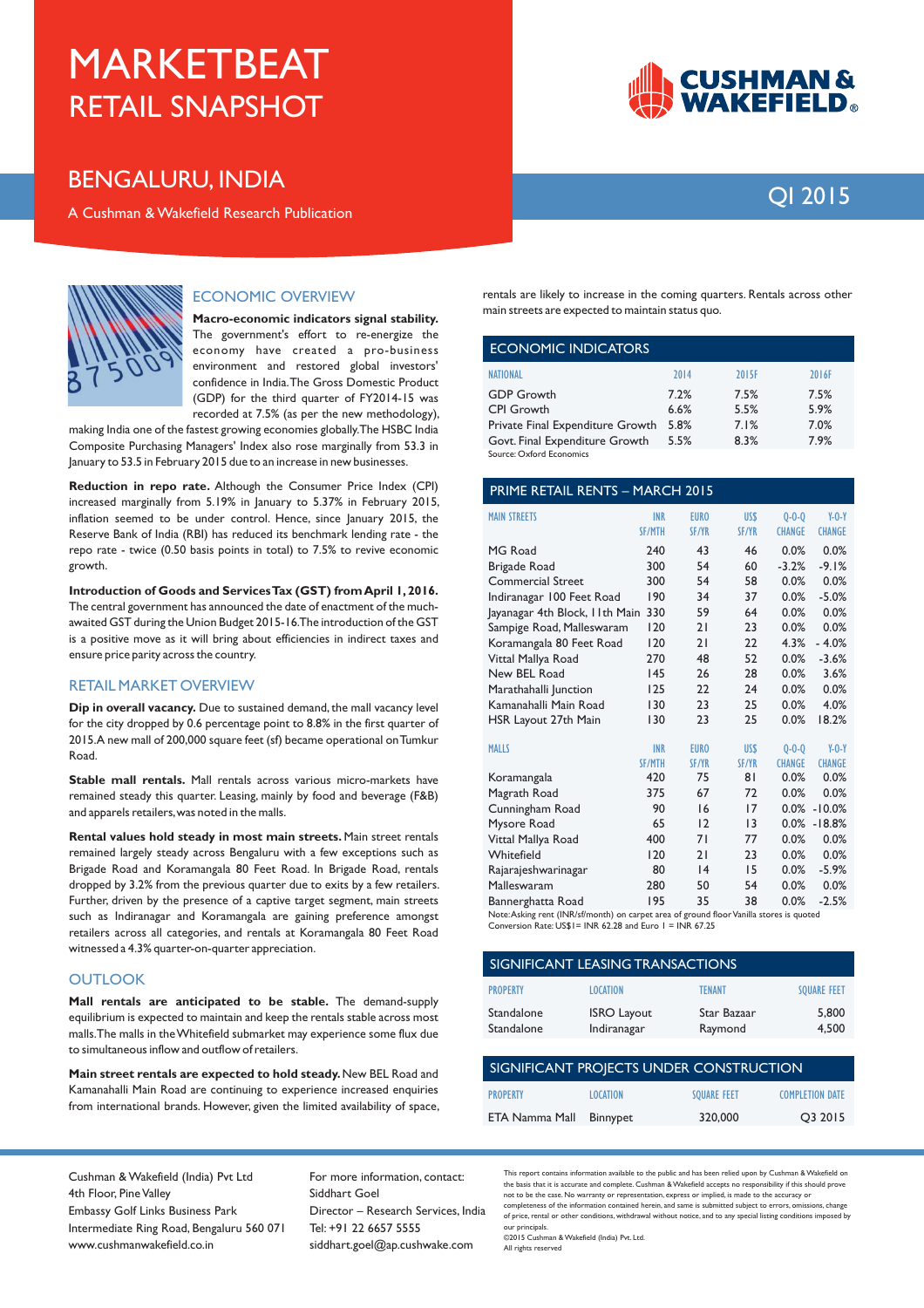### **PUNE, INDIA**

A Cushman & Wakefield Research Publication



#### **ECONOMIC OVERVIEW**

Macro-economic indicators signal stability. The government's effort to re-energize the economy have created a pro-business environment and restored global investors' confidence in India. The Gross Domestic Product (GDP) for the third quarter of FY2014-15 was recorded at 7.5% (as per the new methodology),

making India one of the fastest growing economies globally. The HSBC India Composite Purchasing Managers' Index also rose marginally from 53.3 in January to 53.5 in February 2015 due to an increase in new businesses.

Reduction in repo rate. Although the Consumer Price Index (CPI) increased marginally from 5.19% in January to 5.37% in February 2015, inflation seemed to be under control. Hence, since January 2015, the Reserve Bank of India (RBI) has reduced its benchmark lending rate - the repo rate - twice (0.50 basis points in total) to 7.5% to revive economic growth.

Introduction of Goods and Services Tax (GST) from April 1, 2016. The central government has announced the date of enactment of the muchawaited GST during the Union Budget 2015-16. The introduction of the GST is a positive move as it will bring about efficiencies in indirect taxes and ensure price parity across the country.

#### **RETAIL MARKET OVERVIEW**

Decline in vacancies. Pune witnessed stable inventory levels in the first quarter of 2015, as a mall was deferred to next quarter due to a delay in obtaining licences. Further, the overall mall vacancy level dipped by 2.3 percentage points to 20.7% during the quarter due to stable leasing activity, as quality spaces were limited across main streets. Two major malls on Nagar Road are looking to attract new brands to boost trading densities, maintain consumer interest and stay relevant amidst growing competition from online retailers. A major lifestyle brand commenced its operations from 24,000 square feet (sf) of mall space in Shankar Seth Road in 2015. Mall rentals in Hadapsar declined by 3.8% in a quarter as a couple of tenants exited the malls and demand decreased from the previous quarter. Koregaon Park also recorded rentals softening by 5% during the quarter due to limited enquiries from occupiers.

Main street demand remains stable. Main streets across Pune continued to witness stable demand. However, rentals in established main streets like MG Road and FC Road corrected by 3.1% and 3.8% respectively in the quarter due to the lack of options at prime locations, which contributed to a slight decline in occupier interest. As majority of the supply available at these locations comprised of small, non-prime spaces, quoted rentals were comparatively low. Both the main streets of Aundh and Old Mumbai-Pune Highway in Pimpri-Chinchwad Municipal Corporation (PCMC) registered rental appreciation of 2.6% and 4.5% respectively during the quarter due to limited quality supply amongst growing enquiries from retailers. No major transactions were recorded in main streets during the quarter



## OI 2015

#### **OUTLOOK**

Malls will continue to dominate leasing activity. Limited availability of spaces along main streets despite persistent demand is likely to contribute to demand spilling over to malls. Also, the two malls nearing completion are expected to witness decent leasing activity in the coming quarter. Mall rentals are expected to remain stable in the next quarter.

Rentals in main streets likely to be under pressure. Rentals in main streets located in vicinity to the upcoming malls might record a slight correction due to an increase in competition and supply availability.

| ECONOMIC INDICATORS              |      |       |       |  |  |
|----------------------------------|------|-------|-------|--|--|
| <b>NATIONAL</b>                  | 2014 | 2015F | 2016F |  |  |
| <b>GDP Growth</b>                | 7.2% | 7.5%  | 7.5%  |  |  |
| <b>CPI</b> Growth                | 6.6% | 5.5%  | 5.9%  |  |  |
| Private Final Expenditure Growth | 5.8% | 7.1%  | 7.0%  |  |  |
| Govt. Final Expenditure Growth   | 5.5% | 8.3%  | 7.9%  |  |  |
| Source: Oxford Economics         |      |       |       |  |  |

| <b>PRIME RETAIL RENTS - MARCH 2015</b>                                                   |                             |                             |                            |                              |                          |  |
|------------------------------------------------------------------------------------------|-----------------------------|-----------------------------|----------------------------|------------------------------|--------------------------|--|
| <b>MAIN STREETS</b>                                                                      | <b>INR</b><br><b>SF/MTH</b> | <b>EURO</b><br><b>SF/YR</b> | <b>USS</b><br><b>SF/YR</b> | $0 - 0 - 0$<br><b>CHANGE</b> | $Y-0-Y$<br><b>CHANGE</b> |  |
| MG Road                                                                                  | 310                         | 55                          | 60                         | $-3.1%$                      | $-3.1%$                  |  |
| <b>IM Road</b>                                                                           | 380                         | 68                          | 73                         | 0.0%                         | 8.6%                     |  |
| FC Road                                                                                  | 250                         | 45                          | 48                         | $-3.8%$                      | 2.0%                     |  |
| Koregaon Park                                                                            | 125                         | 22                          | 24                         | 0.0%                         | $-3.8%$                  |  |
| Aundh                                                                                    | 195                         | 35                          | 38                         | 2.6%                         | 11.4%                    |  |
| <b>Bund Garden Road</b>                                                                  | 140                         | 25                          | 27                         | 0.0%                         | 0.0%                     |  |
| Mumbai Pune                                                                              | l I 5                       | 21                          | 22                         | 4.5%                         | 4.5%                     |  |
| Highway – PCMC                                                                           |                             |                             |                            |                              |                          |  |
| <b>MALLS</b>                                                                             | <b>INR</b>                  | <b>EURO</b>                 | <b>USS</b>                 | $0 - 0 - 0$                  | $Y-0-Y$                  |  |
|                                                                                          | <b>SF/MTH</b>               | <b>SF/YR</b>                | <b>SF/YR</b>               | <b>CHANGE</b>                | <b>CHANGE</b>            |  |
| Camp                                                                                     | 150                         | 27                          | 29                         | 0.0%                         | 3.4%                     |  |
| Koregaon Park                                                                            | 95                          | 17                          | 18                         | $-5.0%$                      | $-5.0%$                  |  |
| Nagar Road                                                                               | 150                         | 27                          | 29                         | 0.0%                         | 0.0%                     |  |
| Hadapsar                                                                                 | 125                         | 22                          | 24                         | $-3.8%$                      | 13.6%                    |  |
| PCMC*                                                                                    | 130                         | 23                          | 25                         | <b>NA</b>                    | <b>NA</b>                |  |
| Note: Asking rent (INR/sf/month) on carpet area of ground floor Vanilla stores is quoted |                             |                             |                            |                              |                          |  |

\* Newly added in 2015; Conversion Rate: US\$1= INR 62.28 and Euro 1 = INR 67.25

| SIGNIFICANT LEASING TRANSACTIONS                            |                                         |                                              |                           |  |  |  |
|-------------------------------------------------------------|-----------------------------------------|----------------------------------------------|---------------------------|--|--|--|
| <b>PROPERTY</b>                                             | <b>LOCATION</b>                         | TENANT                                       | <b>SOUARE FEET</b>        |  |  |  |
| Inorbit Mall<br><b>Phoenix Market City</b><br>City One Mall | Nagar Road<br>Nagar Road<br><b>PCMC</b> | <b>Hypercity</b><br>Forever 21<br><b>FBB</b> | 20,000<br>10,000<br>6,000 |  |  |  |
| SIGNIFICANT PROJECTS UNDER CONSTRUCTION                     |                                         |                                              |                           |  |  |  |
| <b>PROPERTY</b>                                             | <b>LOCATION</b>                         | <b>SOUARE FEET</b>                           | <b>COMPLETION DATE</b>    |  |  |  |
| <b>Westend Mall</b>                                         | Aundh                                   | 350,000                                      | O <sub>2</sub> 2015       |  |  |  |

Cushman & Wakefield (India) Pvt Ltd Onvx. I Ith Floor. Survey No. 37/3 + 37/4+1 North Main Road, Next to Westin Hotel Koregaon Park. Pune 411 001 www.cushmanwakefield.co.in

For more information, contact: Siddhart Goel Director - Research Services, India Tel: +91 22 6657 5555 siddhart.goel@ap.cushwake.com

.<br>This report contains information available to the public and has been relied upon by Cushman & Wakefield on the basis that it is accurate and complete. Cushman & Wakefield accepts no responsibility if this should prove not to be the case. No warranty or representation, express or implied, is made to the accuracy or completeness of the information contained berein and same is submitted subject to errors omissions change of price, rental or other conditions, withdrawal without notice, and to any special listing conditions imposed by our principals.

02015 Cushman & Wakefield (India) Pvt. Ltd.

All rights reserved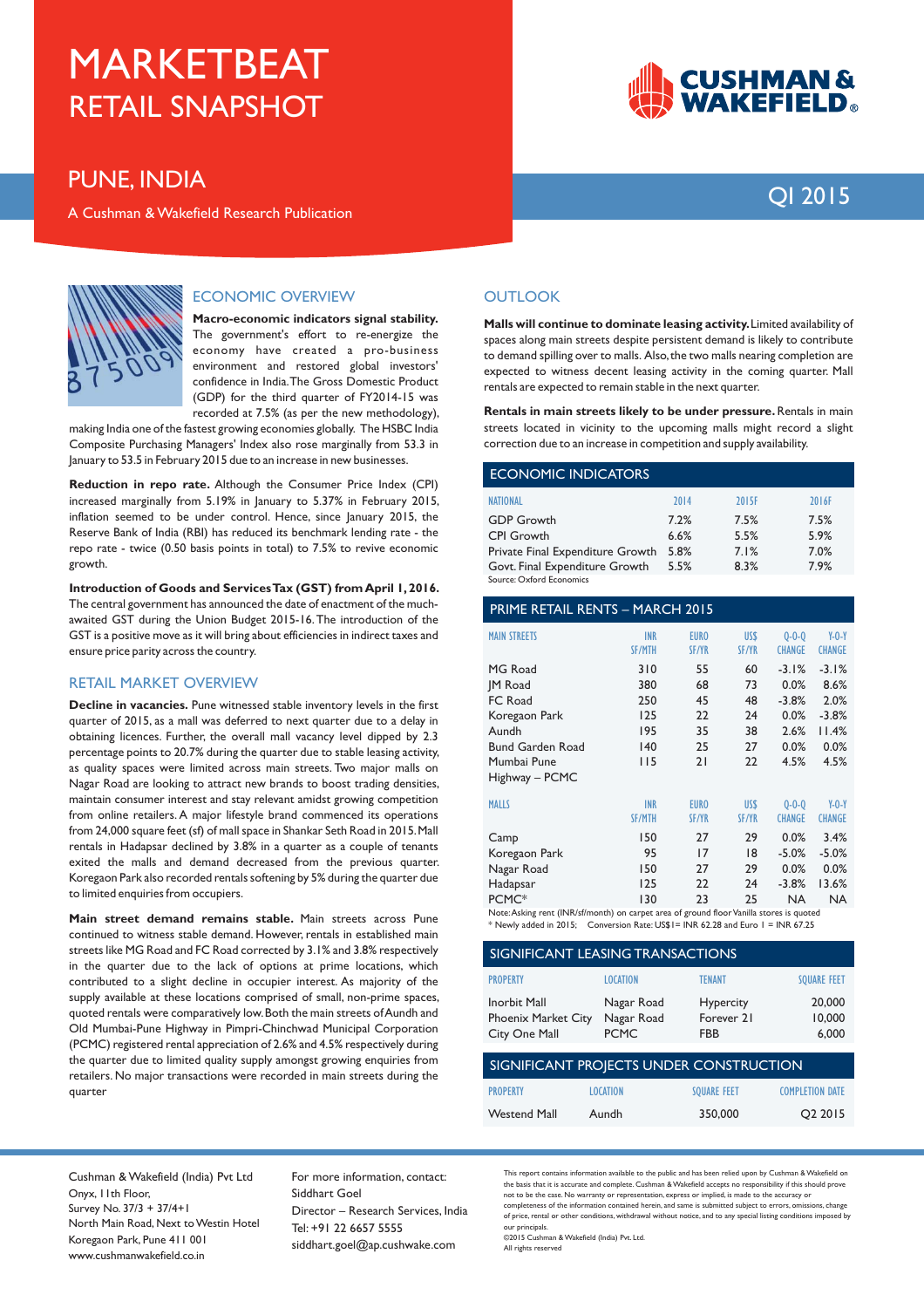### **KOLKATA, INDIA**

A Cushman & Wakefield Research Publication



## **OI 2015**



#### **ECONOMIC OVERVIEW**

Macro-economic indicators signal stability. The government's effort to re-energize the economy have created a pro-business environment and restored global investors' confidence in India. The Gross Domestic Product (GDP) for the third quarter of FY2014-15 was recorded at 7.5% (as per the new methodology),

making India one of the fastest growing economies globally. The HSBC India Composite Purchasing Managers' Index also rose marginally from 53.3 in January to 53.5 in February 2015 due to an increase in new businesses.

Reduction in repo rate. Although the Consumer Price Index (CPI) increased marginally from 5.19% in January to 5.37% in February 2015, inflation seemed to be under control. Hence, since January 2015, the Reserve Bank of India (RBI) has reduced its benchmark lending rate - the repo rate - twice (0.50 basis points in total) to 7.5% to revive economic growth.

Introduction of Goods and Services Tax (GST) from April 1, 2016. The central government has announced the date of enactment of the muchawaited GST during the Union Budget 2015-16. The introduction of the GST is a positive move as it will bring about efficiencies in indirect taxes and ensure price parity across the country.

#### **RETAIL MARKET OVERVIEW**

Stable vacancy levels and deferment of mall supply. During the first quarter of 2015, mall supply of 288,000 square feet (sf) were deferred to the next quarter due to construction delays. The overall city mall vacancy level remained stable during the quarter at 3.11%, with a marginal drop of 0.06 percentage point from the preceding quarter.

Limited transactions and stable rental values in malls. Limited transactions were noted due to very scarce options available in prime malls and deferment of new mall supply. As a result, rental values in operational malls remained stable during the quarter. However, under-construction malls witnessed steady leasing activity from apparel and food & beverage (F&B) brands.

Healthy leasing activity and stable rentals in main streets. Main streets continued to witness healthy leasing as compared to malls. Leasing activity on main streets was primarily focused in central locations of Kolkata such as Camac Street, Elgin Road, Theatre Road and Park Street. Home furnishings followed by apparels brands were the most active tenants during the quarter. An international premium apparel brand leased a large retail space during the quarter on Elgin Road. Main street rentals remained stable across the city despite the healthy leasing activity as they are already at their peak.

#### **OUTLOOK**

Addition of mall supply, higher leasing activity expected. Quality retail mall space of total 638,000 sf is anticipated to become operational in the next quarter in suburban south and west locations. As a result, healthy leasing activity is expected in malls in the next quarter. Rentals are likely to remain stable across all malls in the city.

Cushman & Wakefield (India) Pvt Ltd Ist Floor, Brooke House 9 Shakespeare Sarani **Kolkata 700 071**  $+913340305555$ www.cushmanwakefield.co.in

For more information, contact: Siddhart Goel Director - Research Services, India Tel: +91 22 6657 5555 siddhart.goel@ap.cushwake.com

Steady demand and stable rentals in main streets to persist. Submarkets in central and northern Kolkata are expected to witness steady leasing activity due to stable demand and availability of retail spaces on main streets. Apparels, F&B and electronics brands are creating healthy enquiry levels. Despite the continued demand, main street rentals are expected to remain stable over the next quarter.

| ECONOMIC INDICATORS              |      |       |       |  |  |
|----------------------------------|------|-------|-------|--|--|
| NATIONAL                         | 2015 | 2015F | 2016F |  |  |
| <b>GDP</b> Growth                | 7.2% | 7.5%  | 7.5%  |  |  |
| <b>CPI Growth</b>                | 6.6% | 5.5%  | 5.9%  |  |  |
| Private Final Expenditure Growth | 5.8% | 7.1%  | 7.0%  |  |  |
| Govt. Final Expenditure Growth   | 5.5% | 8.3%  | 7.9%  |  |  |
| Company Ordered Factorships      |      |       |       |  |  |

| <b>PRIME RETAIL RENTS - MARCH 2015</b> |               |              |              |               |               |  |
|----------------------------------------|---------------|--------------|--------------|---------------|---------------|--|
| <b>MAIN STREETS</b>                    | <b>INR</b>    | <b>EURO</b>  | US\$         | $0 - 0 - 0$   | $Y-0-Y$       |  |
|                                        | <b>SF/MTH</b> | <b>SF/YR</b> | <b>SF/YR</b> | <b>CHANGE</b> | <b>CHANGE</b> |  |
| Park Street                            | 500           | 89           | 96           | 0.0%          | 0.0%          |  |
| Camac Street                           | 450           | 80           | 87           | 0.0%          | 0.0%          |  |
| <b>Lindsay Street</b>                  | 400           | 71           | 77           | 0.0%          | 0.0%          |  |
| Elgin Road                             | 320           | 57           | 62           | 0.0%          | 0.0%          |  |
| <b>Theatre Road</b>                    | 200           | 36           | 39           | 0.0%          | 0.0%          |  |
| Gariahat                               | 200           | 36           | 39           | 0.0%          | 0.0%          |  |
| Shyambazar                             | 140           | 25           | 27           | 0.0%          | 0.0%          |  |
| Hatibagan                              | 140           | 25           | 27           | 0.0%          | 0.0%          |  |
| Kankurgachi                            | 200           | 36           | 39           | 0.0%          | 0.0%          |  |
| <b>VIP Road</b>                        | 90            | 16           | 17           | 0.0%          | 0.0%          |  |
| <b>MALLS</b>                           | <b>INR</b>    | <b>EURO</b>  | US\$         | $0 - 0 - 0$   | $Y-0-Y$       |  |
|                                        | <b>SF/MTH</b> | <b>SF/YR</b> | <b>SF/YR</b> | <b>CHANGE</b> | <b>CHANGE</b> |  |
| South Kolkata                          | 300           | 53           | 58           | 0.0%          | 0.0%          |  |
| East Kolkata                           | 400           | 71           | 77           | 0.0%          | 0.0%          |  |
| Rajarhat                               | 100           | 8            | 19           | 0.0%          | 0.0%          |  |
| Elgin Road                             | 600           | 107          | 116          | 0.0%          | 0.0%          |  |
| <b>Park Circus</b>                     | 600           | 107          | 116          | 0.0%          | 0.0%          |  |

Note: Asking rent (INR/sf/month) on carnet area of ground floor Vanilla stores is quoted

Conversion Rate: US\$1= INR  $62.28$  and Euro 1 = INR  $67.25$ 

| SIGNIFICANT LEASING TRANSACTIONS      |                          |                                 |                    |  |  |  |
|---------------------------------------|--------------------------|---------------------------------|--------------------|--|--|--|
| <b>PROPERTY</b>                       | <b>LOCATION</b>          | <b>TFNANT</b>                   | <b>SOUARE FEET</b> |  |  |  |
| <b>Woodburn Central</b><br>Forum Mall | Elgin Road<br>Elgin Road | Marks & Spencers<br><b>TGIF</b> | 16,000<br>9,800    |  |  |  |

| SIGNIFICANT PROJECTS UNDER CONSTRUCTION |                                      |                    |                                            |  |  |  |
|-----------------------------------------|--------------------------------------|--------------------|--------------------------------------------|--|--|--|
| <b>PROPERTY</b>                         | <b>LOCATION</b>                      | <b>SOUARE FEET</b> | <b>COMPLETION DATE</b>                     |  |  |  |
| Merlin Acropolis<br>Forum Rangoli       | Rajdanga Main Road 288,000<br>Howrah | 350,000            | O <sub>2</sub> 2015<br>O <sub>2</sub> 2015 |  |  |  |

This report contains information available to the public and has been relied upon by Cushman & Wakefield on the basis that it is accurate and complete. Cushman & Wakefield accepts no responsibility if this should prove not to be the case. No warranty or representation, express or implied, is made to the accuracy or completeness of the information contained berein and same is submitted subject to errors omissions change of price, rental or other conditions, withdrawal without notice, and to any special listing conditions imposed by our principals.

0ar procepsor.<br>©2015 Cushman & Wakefield (India) Pvt. Ltd. All rights reserved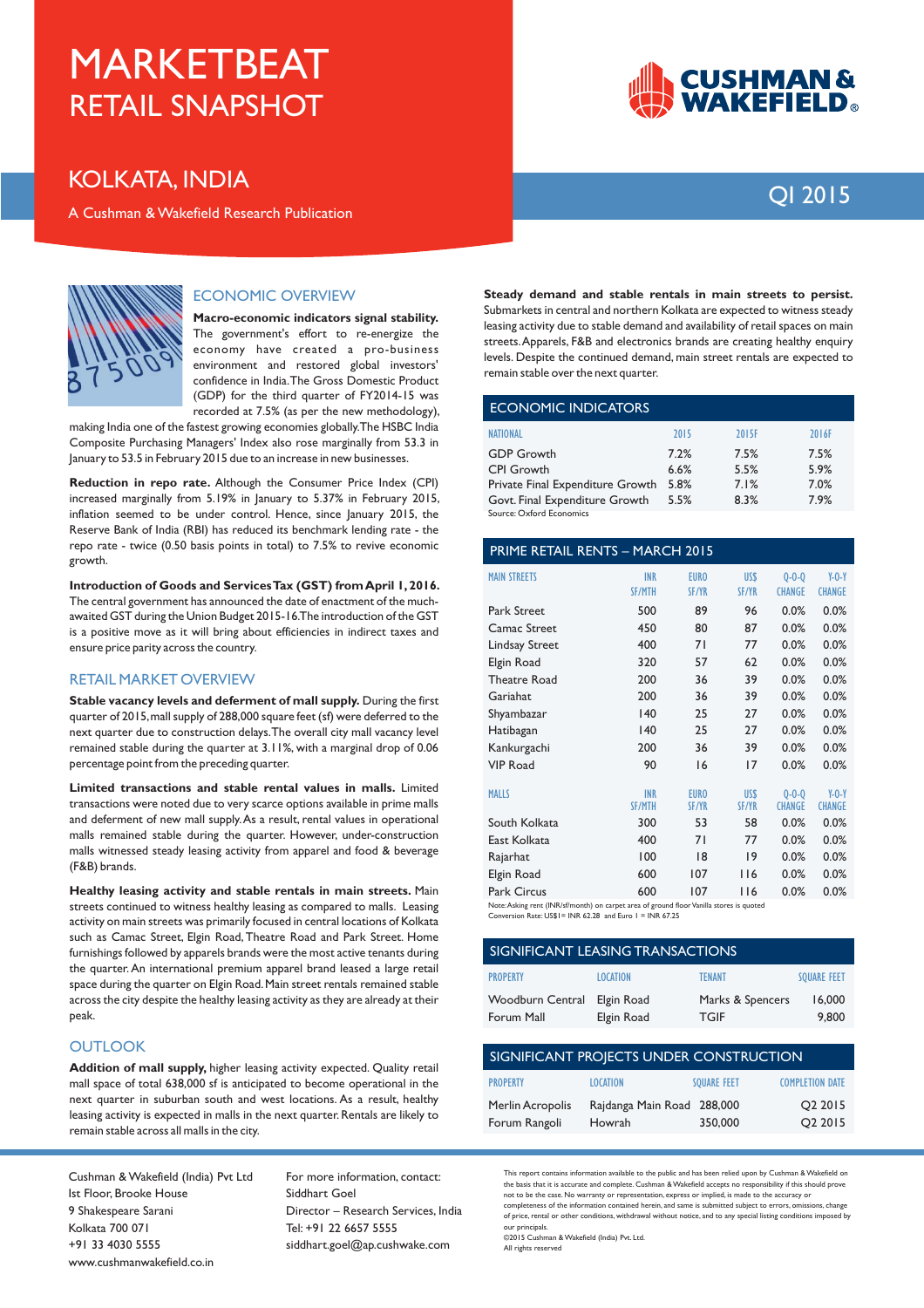### **AHMEDABAD, INDIA**

A Cushman & Wakefield Research Publication



## OI 2015



#### **ECONOMIC OVERVIEW**

Macro-economic indicators signal stability. The government's efforts to re-energize the economy have created a pro-business environment and restored global investors' confidence in India The Gross Domestic Product (GDP) for the third quarter of FY2014-15 was recorded at 7.5% (as per the new methodology),

making India one of the fastest growing economies globally. The HSBC India Composite Purchasing Managers' Index also rose marginally from 53.3 in January to 53.5 in February 2015 due to an increase in new businesses.

Reduction in repo rate. Although the Consumer Price Index (CPI) increased marginally from 5.19% in January to 5.37% in February 2015, inflation seemed to be under control. Hence, since January 2015, the Reserve Bank of India (RBI) has reduced its benchmark lending rate - the repo rate - twice (0.50 basis points in total) to 7.5% to revive economic growth.

Introduction of Goods and Services Tax (GST) from April 1, 2016. The central government has announced the date of enactment of the muchawaited GST during the Union Budget 2015-16. The introduction of the GST is a positive move as it will bring about efficiencies in indirect taxes and ensure price parity across the country.

#### **RETAIL MARKET OVERVIEW**

Increase in overall mall vacancy. Despite the lack of mall supply, overall city level mall vacancy rose by 1.2 percentage points to 33.3% at the end of the first quarter of 2015. The increase in vacancy was due to exits in select malls located in Kankaria Lake and S.P Ring Road.

Stable rentals across most mall micro-markets. With limited availability of quality mall space, transaction activity remained low during the quarter. Rentals in most malls remained firm during the quarter with the exception of Kankaria Lake where they have declined by 16.7% from the last quarter due to high vacancy levels and low demand from retailers

Increase in transaction activity in select main streets; stable rentals on most main streets. Transaction activity remained high in the main street of S.G. Highway with apparel, lifestyle and automobile brands expanding their footprints. This led to rentals appreciating by 11% during the quarter. Rentals in all other main streets remained steady, due to a demandsupply equilibrium. Quick service restaurants like Starbucks and Burger King are looking to open their first stores in the city. Dunkin Donuts has already opened its first store in the city during the quarter.

#### **OUTLOOK**

Mall rentals may decline in S.G. Highway and appreciate in Vastrapur. With persistent high vacancy levels, rentals in malls along the S.G. Highway may decline in the upcoming quarter. High demand in a prominent mall in Vastrapur could lead to rentals appreciating in the .<br>upcoming quarter.

Leasing likely to remain high on main streets. With high levels of enquiries from food & beverage (F&B) and lifestyle brands for space in prime main streets like C.G. Road and Prahladnagar, rentals could appreciate in these main streets whilst they are expected to remain stable in all other main streets for the upcoming quarter.

#### **ECONOMIC INDICATORS**

| <b>NATIONAL</b>                  | 2014 | 2015F | 2016F |
|----------------------------------|------|-------|-------|
| <b>GDP Growth</b>                | 7.2% | 7.5%  | 7.5%  |
| <b>CPI Growth</b>                | 6.6% | 5.5%  | 5.9%  |
| Private Final Expenditure Growth | 5.8% | 7.1%  | 7.0%  |
| Govt. Final Expenditure Growth   | 5.5% | 8.3%  | 7.9%  |
| Source: Oxford Economics         |      |       |       |

#### **PRIME RETAIL RENTS - MARCH 2015**

| <b>MAIN STREETS</b> | <b>INR</b><br><b>SF/MTH</b> | <b>EURO</b><br><b>SF/YR</b> | US\$<br><b>SF/YR</b> | $0 - 0 - 0$<br><b>CHANGE</b> | $Y-0-Y$<br><b>CHANGE</b> |
|---------------------|-----------------------------|-----------------------------|----------------------|------------------------------|--------------------------|
| C.G. Road           | 150                         | 27                          | 29                   | 0.0%                         | 0.0%                     |
| Law Garden          | 120                         | 21                          | 23                   | 0.0%                         | 0.0%                     |
| Satellite Road      | 150                         | 27                          | 29                   | 0.0%                         | 0.0%                     |
| Maninagar*          | 140                         | 25                          | 27                   | <b>NA</b>                    | <b>NA</b>                |
| Prahladnagar        | 130                         | 23                          | 25                   | 0.0%                         | 0.0%                     |
| S.G. Highway        | 100                         | 18                          | 9                    | 11.1%                        | 11.1%                    |
| <b>MALLS</b>        | <b>INR</b>                  | <b>EURO</b>                 | US\$                 | $0 - 0 - 0$                  | $Y-0-Y$                  |
|                     | <b>SF/MTH</b>               | <b>SF/YR</b>                | <b>SF/YR</b>         | <b>CHANGE</b>                | <b>CHANGE</b>            |
| Vastrapur           | 120                         | 21                          | 23                   | 0.0%                         | 0.0%                     |
| S.G. Highway        | 75                          | $\overline{13}$             | 4                    | 0.0%                         | 0.0%                     |
| Drive-in Road       | 70                          | 12                          | 13                   | 0.0%                         | 0.0%                     |
| Kankaria Lake       | 50                          | 9                           | 10                   |                              | $-16.7\% - 16.7\%$       |

Note: Asking rent (INR/sf/month) on carpet area of ground floor Vanilla stores is quoted Conversion Rate: US\$1 = INR 62.28 and Euro 1 = INR 67.25

\*Newly Added in 2015

| SIGNIFICANT LEASING TRANSACTIONS |                        |                                     |                    |  |  |  |
|----------------------------------|------------------------|-------------------------------------|--------------------|--|--|--|
| <b>PROPERTY</b>                  | <b>LOCATION</b>        | <b>TENANT</b>                       | <b>SOUARE FEET</b> |  |  |  |
| C.G. Square<br><b>NA</b>         | C.G. Road<br>C.G. Road | <b>Dunkin Donuts</b><br><b>Biba</b> | 1.800<br>1.400     |  |  |  |

| SIGNIFICANT PROJECTS UNDER CONSTRUCTION |                 |                    |                        |  |  |  |
|-----------------------------------------|-----------------|--------------------|------------------------|--|--|--|
| <b>PROPERTY</b>                         | <b>LOCATION</b> | <b>SOUARE FEET</b> | <b>COMPLETION DATE</b> |  |  |  |
| Applewoods Galleria                     | Bopal           | 160,000            | OI 2016                |  |  |  |

Cushman & Wakefield (India) Pvt. Ltd. Ebony Business Center, 703 - 3, Shikhar Complex, Nr. Mithakhali Six Roads, Navrangpura Ahmedabad 380 009 Tel: (91 79) 4070 4016 www.cushmanwakefield.co.in

For more information, contact: Siddhart Goel Director - Research Services, India Tel: +91 22 6657 5555 siddhart.goel@ap.cushwake.com

.<br>This report contains information available to the public and has been relied upon by Cushman & Wakefield on the basis that it is accurate and complete. Cushman & Wakefield accepts no responsibility if this should prove not to be the case. No warranty or representation, express or implied, is made to the accuracy or completeness of the information contained berein and same is submitted subject to errors omissions change of price, rental or other conditions, withdrawal without notice, and to any special listing conditions imposed by our principals.

02015 Cushman & Wakefield (India) Pvt. Ltd. All rights reserved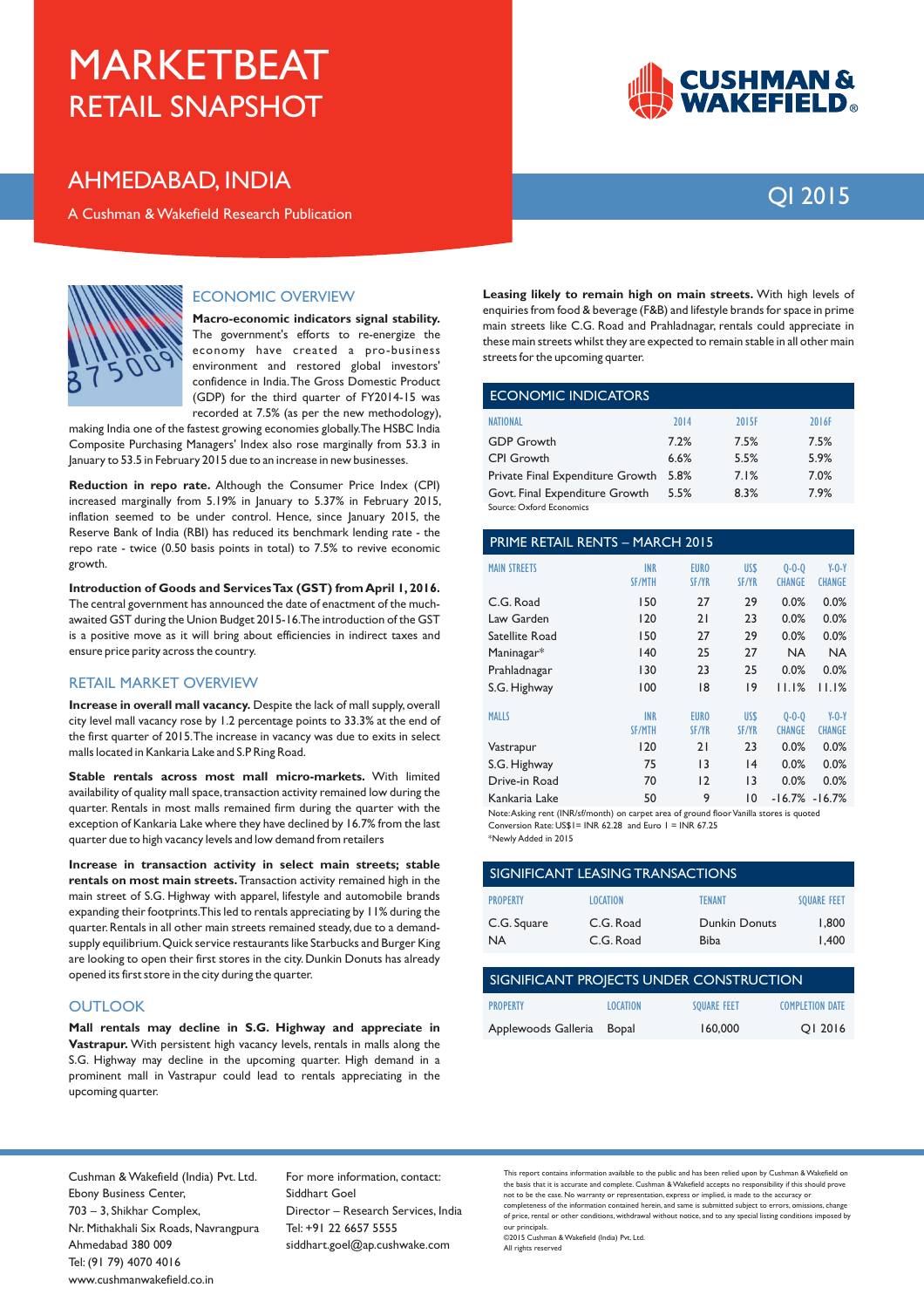### **HYDERABAD, INDIA**

A Cushman & Wakefield Research Publication



#### **ECONOMIC OVERVIEW**

Macro-economic indicators signal stability. The government's effort to re-energize the economy have created a pro-business environment and restored global investors' confidence in India. The Gross Domestic Product (GDP) for the third quarter of FY2014-15 was recorded at 7.5% (as per the new methodology),

making India one of the fastest growing economies globally. The HSBC India Composite Purchasing Managers' Index also rose marginally from 53.3 in January to 53.5 in February 2015 due to an increase in new businesses.

Reduction in repo rate. Although the Consumer Price Index (CPI) increased marginally from 5.19% in January to 5.37% in February 2015, inflation seemed to be under control. Hence, since January 2015, the Reserve Bank of India (RBI) has reduced its benchmark lending rate - the repo rate - twice (0.50 basis points in total) to 7.5% to revive economic growth.

Introduction of Goods and Services Tax (GST) from April 1, 2016. The central government has announced the date of enactment of the muchawaited GST during the Union Budget 2015-16. The introduction of the GST is a positive move as it will bring about efficiencies in indirect taxes and ensure price parity across the country.

#### **RETAIL MARKET OVERVIEW**

Deferment of mall supply. A mall measuring 150,000 square feet (sf), which was expected to become operational in the first quarter of this year, is still undergoing fitouts by tenants and is now expected to begin operations in the third quarter.

No leasing activity in malls; steady mall vacancy levels. Reduced footfalls in select malls in Himayathnagar and Banjara Hills, and poor availability of quality spaces resulted in poor leasing activity during the quarter. Due to very limited transactions and low churn, mall rentals remained stable across all micro-markets as the city's overall mall vacancy level remained steady at 7%.

Significant leasing activity in main streets. Limited availability of quality spaces in malls led to healthy leasing activity in main streets such as Jubilee Hills, Kukatpally and Chandanagar. The demand primarily comprised of tenants from apparels, and food & beverage (F&B) segments. Despite healthy leasing, main street rentals remained stable across the city.

#### OUTLOOK

Mall rentals expected to remain stable. With no new supply expected and limited availability in existing malls, rentals are likely to remain stable in the next quarter.

Main street rentals expected to maintain status quo. Rentals across most main streets will keep stable in the upcoming quarter as leasing is expected to remain steady. However, issues related to physical access in specific micro-markets such as Raj Bhavan Road / Somajiguda may be a reason for waning retailers' interest and may lead to lower rentals.



## OI 2015

| ECONOMIC INDICATORS              |      |       |       |  |
|----------------------------------|------|-------|-------|--|
| <b>NATIONAL</b>                  | 2014 | 2015F | 2016F |  |
| <b>GDP Growth</b>                | 7.2% | 7.5%  | 7.5%  |  |
| <b>CPI</b> Growth                | 6.6% | 5.5%  | 5.9%  |  |
| Private Final Expenditure Growth | 5.8% | 7.1%  | 7.0%  |  |
| Govt. Final Expenditure Growth   | 5.5% | 8.3%  | 7.9%  |  |
| Source: Oxford Economics         |      |       |       |  |

PRIME RETAIL RENTS - MARCH 2015

| <b>MAIN STREETS</b>        | <b>INR</b><br><b>SF/MTH</b> | <b>EURO</b><br><b>SF/YR</b> | US\$<br><b>SF/YR</b> | $0 - 0 - 0$<br><b>CHANGE</b> | $Y-0-Y$<br><b>CHANGE</b> |
|----------------------------|-----------------------------|-----------------------------|----------------------|------------------------------|--------------------------|
| M.G. Road                  | 110                         | 20                          | 21                   | 0.0%                         | 0.0%                     |
| S.P. Road/ Begumpet        | 110                         | 20                          | 21                   | 0.0%                         | 0.0%                     |
| Raj Bhavan Road/Somajiguda | 90                          | 16                          | 17                   | 0.0%                         | 0.0%                     |
| Banjara Hills              | 130                         | 23                          | 25                   | 0.0%                         | 0.0%                     |
| Abids                      | 110                         | 20                          | 21                   | 0.0%                         | 0.0%                     |
| Himayathnagar              | 135                         | 24                          | 26                   | 0.0%                         | 0.0%                     |
| Punjagutta                 | 155                         | 28                          | 30                   | 0.0%                         | 0.0%                     |
| Ameerpet                   | 125                         | 22                          | 24                   | 0.0%                         | 0.0%                     |
| Jubilee Hills              | 125                         | 22                          | 24                   | 0.0%                         | $-3.9%$                  |
| Kukatpally NH.9            | 140                         | 25                          | 27                   | 0.0%                         | 0.0%                     |
| A.S. Rao Nagar             | 120                         | 21                          | 23                   | 0.0%                         | 0.0%                     |
| Madhapur                   | 100                         | 18                          | 9                    | 0.0%                         | 0.0%                     |
|                            |                             |                             |                      |                              |                          |
| <b>MALLS</b>               | <b>INR</b>                  | <b>EURO</b>                 | US\$                 | $0 - 0 - 0$                  | $Y-0-Y$                  |
|                            | <b>SF/MTH</b>               | SF/YR                       | <b>SF/YR</b>         | <b>CHANGE</b>                | <b>CHANGE</b>            |
| <b>NTR Gardens</b>         | 125                         | 22                          | 24                   | 0.0%                         | 0.0%                     |
| Himayathnagar              | 150                         | 27                          | 29                   | 0.0%                         | 0.0%                     |
| Banjara Hills              | 260                         | 46                          | 50                   | 0.0%                         | 0.0%                     |
| Madhapur                   | 235                         | 42                          | 45                   | 0.0%                         | 0.0%                     |
| Panjagutta                 | 140                         | 25                          | 27                   | 0.0%                         | 0.0%                     |
| Somajiguda                 | 140                         | 25                          | 27                   | 0.0%                         | 0.0%                     |
| Kukatpally                 | 180                         | 32                          | 35                   | 0.0%                         | 0.0%                     |

Note: Asking rent (INR/sf/month) on carnet area of ground floor Vanilla stores is quoted Conversion Rate: US\$1= INR 62.28 and Euro 1 = INR 67.25

| <b>SIGNIFICANT LEASING TRANSACTIONS</b> |                                |                            |                    |  |
|-----------------------------------------|--------------------------------|----------------------------|--------------------|--|
| <b>PROPERTY</b>                         | <b>LOCATION</b>                | TFNANT                     | <b>SOUARE FEET</b> |  |
| Stand-alone<br>Mohan Plaza              | Kukatpally<br>Jubilee Hills 36 | Vijaya Diagnostic<br>Laven | 3.500<br>3,000     |  |

| SIGNIFICANT PROJECTS UNDER CONSTRUCTION |                 |                    |                        |  |
|-----------------------------------------|-----------------|--------------------|------------------------|--|
| <b>PROPERTY</b>                         | <b>LOCATION</b> | <b>SOUARE FEET</b> | <b>COMPLETION DATE</b> |  |
| <b>GSM Infra Mall</b>                   | Chandanagar     | 425,000            | OI 2016                |  |
| Shanta Sriram Mall                      | Patny Circle    | 500,000            | OI 2016                |  |

Cushman & Wakefield (India) Pvt Ltd No 111, 1st Floor, Maximus 2B Mindspace IT Park, Hi-Tech City Madhapur, Hyderabad - 500 081 +91 40 4040 5555 www.cushmanwakefield.co.in

For more information, contact: Siddhart Goel Director - Research Services, India Tel: +91 22 6657 5555 siddhart.goel@ap.cushwake.com

.<br>This report contains information available to the public and has been relied upon by Cushman & Wakefield on the basis that it is accurate and complete. Cushman & Wakefield accepts no responsibility if this should prove not to be the case. No warranty or representation, express or implied, is made to the accuracy or completeness of the information contained berein and same is submitted subject to errors omissions change of price, rental or other conditions, withdrawal without notice, and to any special listing conditions imposed by our principals.

0ar procepsor.<br>©2015 Cushman & Wakefield (India) Pvt. Ltd. All rights reserved